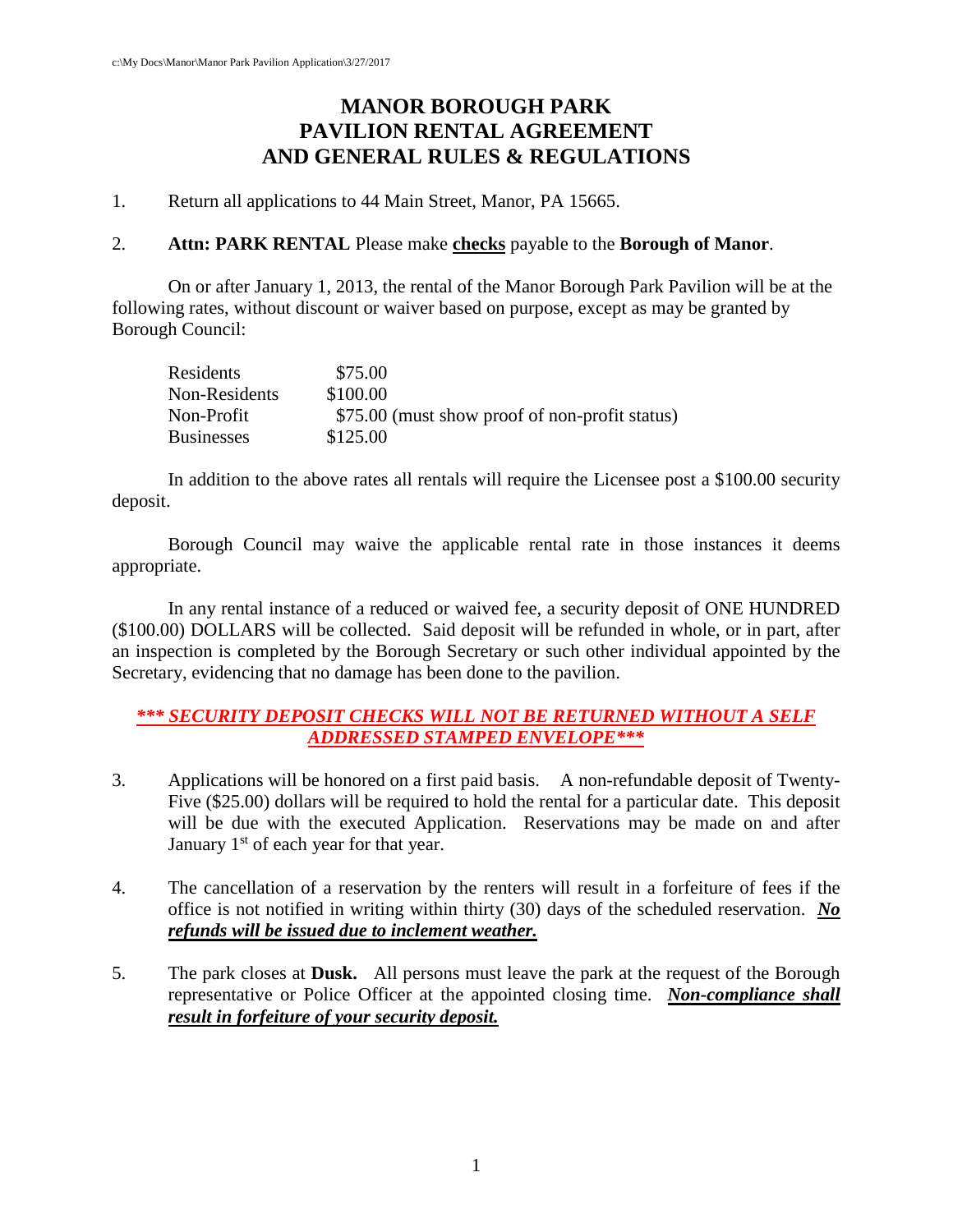- 6. Motor Vehicles and Pedacycles must stay on established roadways and designated parking areas. **NEVER** block the main drives in case of emergency. **AERIAL EVENTS ARE NOT PERMITTED IN THE PARK AT ANY TIME. Absolutely NO parking under Pavilions or stopping on roadway of the park for the purpose of registering or soliciting. Any vehicles left overnight will be towed away at the Renters expense.**
- 7. Fires are permitted in grills and barbecue pits only. Tables **must** be **replaced** under Pavilion if removed. **No** staples, tacks, or nails to anchor table cloths to tables. **No** staples, tacks, or nails to attach anything to the Pavilion posts. Non-marking tape ONLY is allowed and must be removed after rental. *Non-compliance shall result in the forfeiture of your deposit.*
- 8*.* Water is provided for clean up only, not recreational purposes.

## 9. **NO OFFENSIVE WEAPONS, FIREWORKS, PETS, GLASS BOTTLES OR UNLICENSED MOTORIZED VEHICLES** are permitted in the pavilion. *Noncompliance shall result in the forfeiture of your deposit.*

10. Pavilion rental does not include reservation of surrounding area or facility.

#### 11. **ALCOHLIC BEVERAGES ARE NOT PERMITTED. NO GLASS or BOTTLES WITHIN THE FACILITY, FOR THE SAFETY OF ALL WHO ENTER.**

Additional picnic facilities and/or activities such as tents, hayrides, bounce houses, train rides, and horses must have prior approval by the Borough Officials before such items/activities are permitted. Persons, groups or organizations damaging the park facilities will be held financially responsible, as noted by Borough employees, officials or Police Officers, who will document the damages and present them to the Borough Office. **THIS INCLUDES WILLFUL DAMAGE OR LOSS OF EQUIPMENT.**

- 12. All garbage **MUST** be placed in the dumpster or a **\$40.00** clean up fee will be deducted from your security deposit.
- 13**.** Manor Park cannot be closed exclusively for any pavilion rental. Manor Park is paid for by tax dollars of Manor property owners for their use and enjoyment during regular park hours.
- 14**.** The permittee hereby agrees to indemnify and hold harmless, the Borough and its employees and agents, from any and all claims for damage or injuries to persons or property resulting from use and occupancy of the park, its facilities and equipment. The permitted shall provide to the Borough upon request, proof sufficient to the Borough, that the permittee can fulfill its obligations hereunder.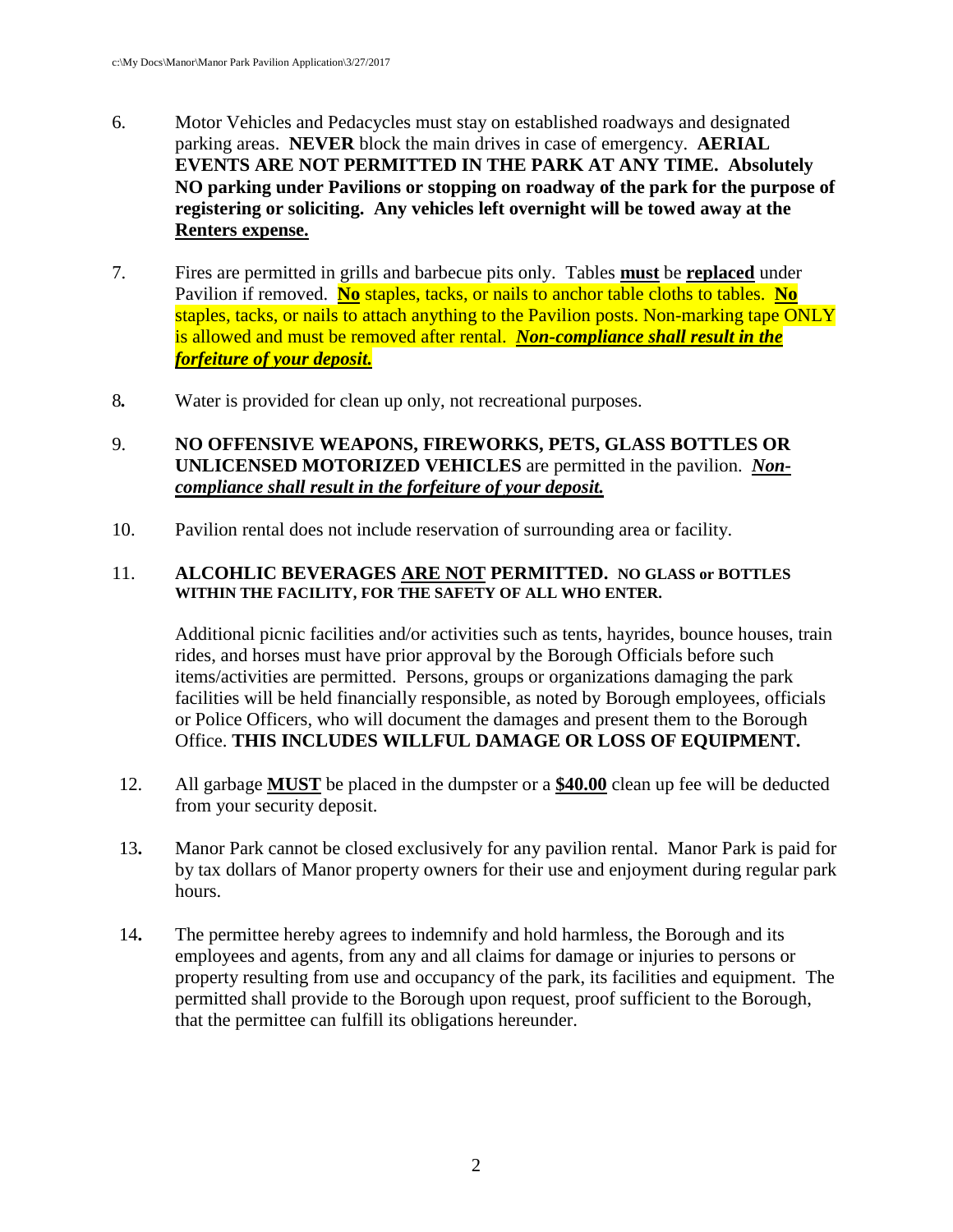|                                                                                                                               | <b>Office Use Only</b>                                                                                |                                                                                                                                                        |  |
|-------------------------------------------------------------------------------------------------------------------------------|-------------------------------------------------------------------------------------------------------|--------------------------------------------------------------------------------------------------------------------------------------------------------|--|
|                                                                                                                               | Amount                                                                                                | Rental Date                                                                                                                                            |  |
|                                                                                                                               |                                                                                                       | Pavilion                                                                                                                                               |  |
|                                                                                                                               | <b>MANOR BOROUGH PARK</b><br>PAVILION RENTAL APPLICATION                                              |                                                                                                                                                        |  |
|                                                                                                                               | Person responsible for the application must be 21 yrs old or older                                    |                                                                                                                                                        |  |
|                                                                                                                               |                                                                                                       |                                                                                                                                                        |  |
|                                                                                                                               |                                                                                                       |                                                                                                                                                        |  |
|                                                                                                                               |                                                                                                       |                                                                                                                                                        |  |
|                                                                                                                               |                                                                                                       |                                                                                                                                                        |  |
|                                                                                                                               | <b>ALTERNATE:</b>                                                                                     |                                                                                                                                                        |  |
|                                                                                                                               |                                                                                                       |                                                                                                                                                        |  |
|                                                                                                                               |                                                                                                       |                                                                                                                                                        |  |
|                                                                                                                               |                                                                                                       |                                                                                                                                                        |  |
|                                                                                                                               | PLEASE DO NOT REMOVE TABLES<br>If tables are removed \$40 will be deducted from your Security Deposit | ,我们也不能在这里的时候,我们也不能会在这里,我们也不能会在这里,我们也不能会在这里,我们也不能会在这里,我们也不能会不能会不能会。<br>第2012章 我们的时候,我们的时候,我们的时候,我们的时候,我们的时候,我们的时候,我们的时候,我们的时候,我们的时候,我们的时候,我们的时候,我们的时候,我 |  |
| deposit.                                                                                                                      |                                                                                                       | Please place all garbage in the dumpster or a \$40.00 clean-up fee will be deducted from your                                                          |  |
| Please forward a check payable to the <b>BOROUGH OF MANOR</b> in the amount of \$25.00 to<br>hold your event date.            |                                                                                                       |                                                                                                                                                        |  |
|                                                                                                                               |                                                                                                       |                                                                                                                                                        |  |
| Please have a copy of your rental application with you on the day of your event.                                              |                                                                                                       |                                                                                                                                                        |  |
| *** NO OFFENSIVE WEAPONS, FIREWORKS, PETS, GLASS BOTTLES OR<br>UNLICENSED MOTORIZED VEHICLES are permitted in the pavilion*** |                                                                                                       |                                                                                                                                                        |  |

**\*\*\* SECURITY DEPOSIT CHECKS WILL NOT BE RETURNED WITHOUT A SELF ADDRESSED STAMPED ENVELOPE\*\*\***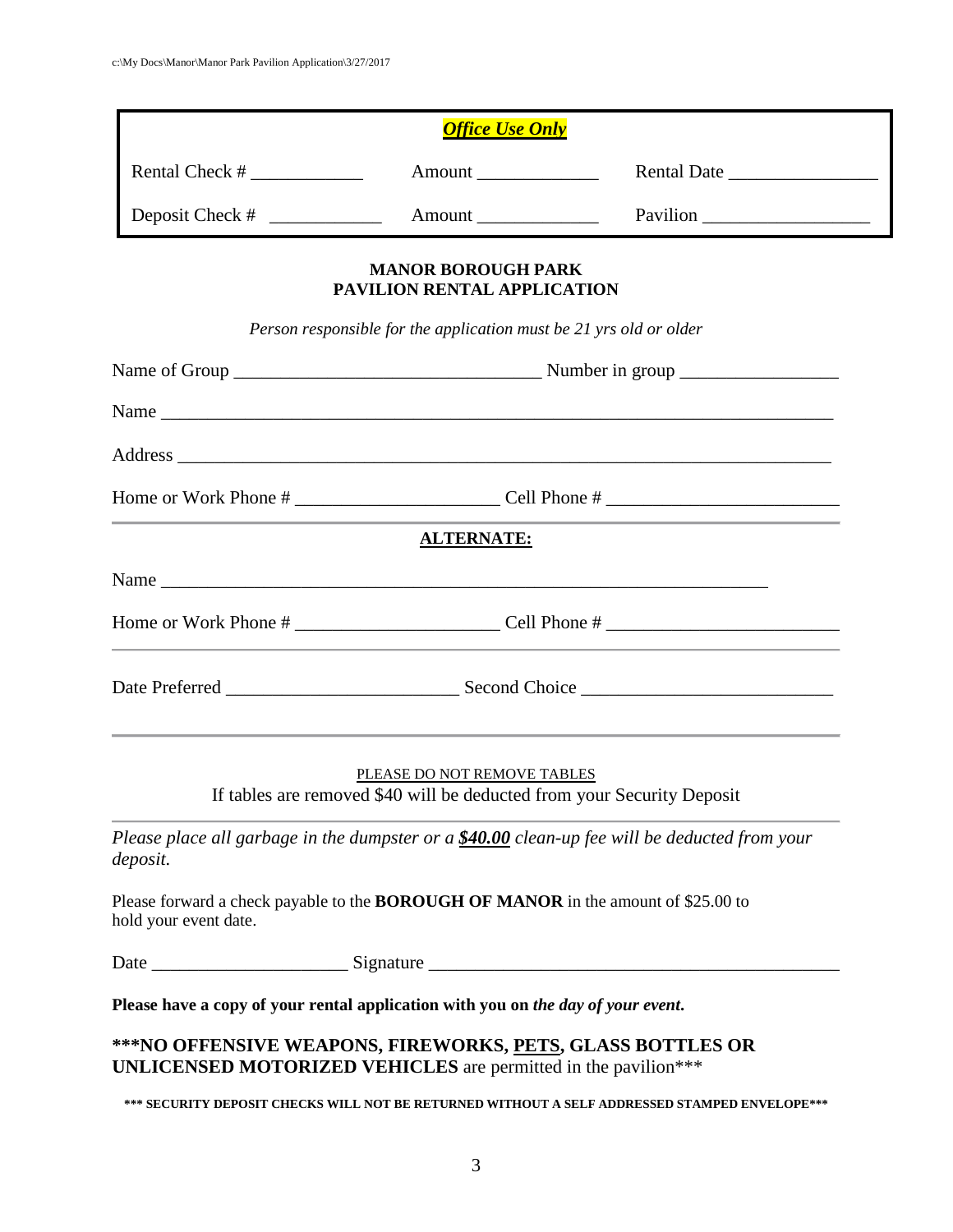# **MANOR BOROUGH RULES AND REGULATIONS FOR BOROUGH PARKS AND RECREATION AREAS**

The following rules and regulations are hereby established for the management and protection of the parks and recreation areas that currently are or may hereafter be acquired, leased, managed or established by the Borough of Manor:

A. The parks and recreation areas shall be open to the public on such days and at such times as determined from time to time by the Borough Council. No person other than authorized officials, consultants, agents, invitees or employees of the Borough shall be in any park or recreation area at any time other than the times established by the Borough Council.

B. No person shall injure, deface, remove, cut or damage any of the trees, plants, shrubs, grass, turf, buildings, structures or fixtures therein, or any other property of the Borough located within any park or recreation area.

C. No person shall remove any bench, seat, table, grill, fire pit, equipment or facilities from the park or recreation area or change the location thereof without permission from the person designated by the Borough Council or Recreation Board to supervise the park.

D. No person shall conduct himself/herself within the park so as to annoy any other person occupying or using any park or recreational area.

E. No person shall hold any meeting or gathering, assembled through advertisement or public notice, or any gathering otherwise assembled and composed of fifty (50) or more persons, within the limits of the park or recreation area without having first made application to the Borough Council for a permit therefore. Such permit shall indicate the location in the park or recreation area where such gathering or meeting shall be held and such gathering shall not be held at any other location within the park or recreation area. The application for such permit shall be in the name of a person who shall be responsible for all activities and conduct of the group or gathering and compliant with the Rules and Regulations. A permit may be refused for any person or any group at the discretion of the Borough Council.

F. No person shall set up any booth, table or stand for the sale of any article, item, product or service whatsoever, within the limits of any park or recreation area without the consent of the Borough Council, which shall have authority to refuse such consent in any instance.

G. No person shall dispose of any waste or garbage in the park or recreation area except in receptacles designated for the respective purpose. All persons using the park shall dispose of all waste and garbage left by them in such property receptacles. No person shall bring to and dispose of any waste or garbage in the park or recreation area.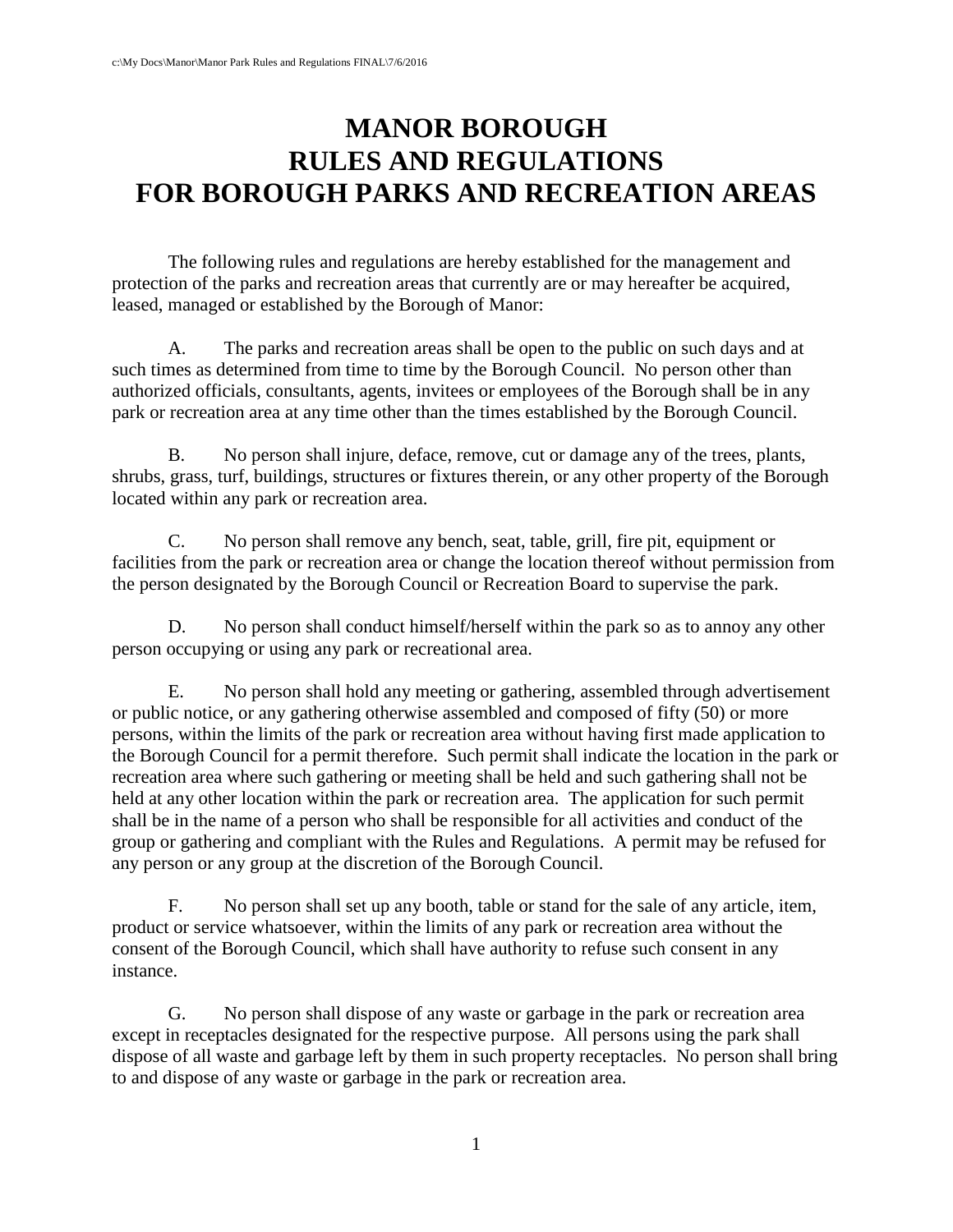H. No person shall injure, deface or destroy any notice, rule or regulation posted at any place within any park or recreation area by authority of the Borough Council or Recreation Board or any other authority of the Borough. Nor shall any person post, at any place within the park, any notice or placard other than by authority of the Borough Council or Recreation Board.

I. No person shall set or maintain any fire in any park or recreation area except in stoves, grills and fireplaces maintained for the purpose and located by authority of the Borough Council or Recreation Board.

J. No person shall bring alcoholic beverages into the park, either for his/her own use or consumption or for the use or consumption of any other person.

K. No person shall carry, possess or discharge any explosives, offensive weapons, slingshots, fireworks, arrows or other unlawful weapons on or into Borough property that is used for or in connection with any park, playground or recreational area of the Borough unless prior permission has been granted by the Borough Council in designated areas. Police officers and others while engaged in the performance of their official duties who are exempted pursuant to the laws of the Commonwealth of the Unites States from any prohibition, activity or action provided above shall likewise be exempt from the application of these provisions. Further, any person who qualifies for an exception or exemption from the application of any of the above pursuant to the laws of the Commonwealth or the Unites States shall likewise be excepted or exempted from the application of these provisions.

L. No person shall hunt for, capture or kill, or attempt to hunt, capture or kill, or aid or assist in the hunting, capturing or killing of, in any manner, any wild bird or wild animal of any description, either game or otherwise, in or on any Borough property that is used for or in connection with any park, playground or recreational area, unless prior permission has been granted by the Borough Council in designated areas. Police officers and others while engaged in the performance of their official duties who are exempted pursuant to the laws of the Commonwealth of the Unites States from any prohibition, activity or action provided above shall likewise be exempt from the application of these provisions.

M. No person shall operate any motorcycle, all terrain vehicles, utility terrain vehicles, mini-bike, trail bike, motor vehicle or vehicles within any park or recreation area.

N. No glass bottles or containers shall be permitted within the limits of any park or recreation area of Manor Borough.

O. Animals.

1. Except for dogs, and subject to the restrictions and conditions hereinafter set forth, no owner or possessor of any animal, bird, fowl, reptile or amphibian (hereafter collectively referred to as "animal"), shall possess, have, cause or permit it to be in or upon any park or recreation area of the Borough of Manor.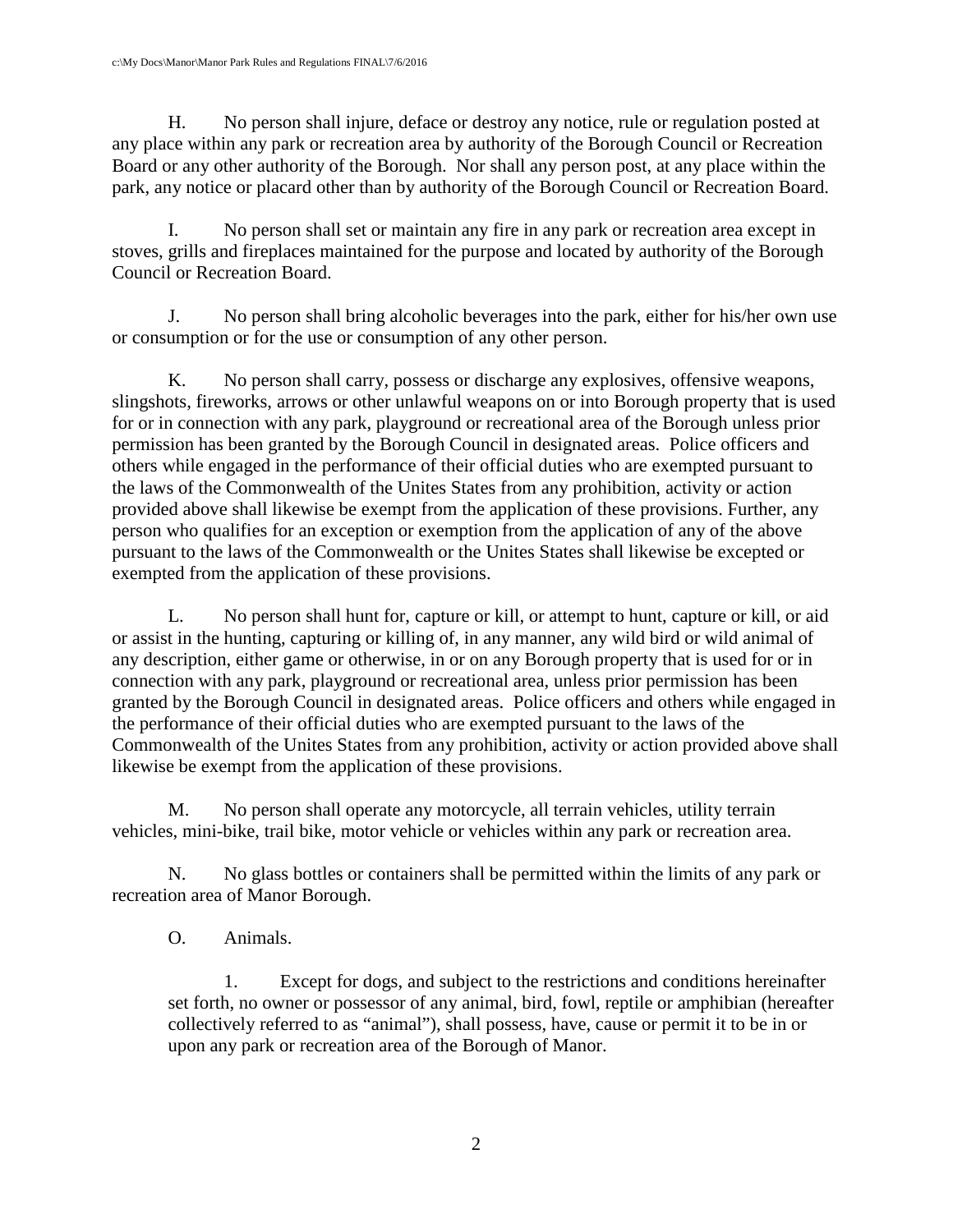2. Any person owning, possessing or controlling any dog may have the same within any park or recreation area of the Borough of Manor subject to the following conditions and restrictions:

- a. No such person shall cause or allow such dog to be unleashed or unrestrained.
- b. No such person shall cause or permit such dog to be out of control under any circumstances.
- c. All dogs in a park or recreation area of the Borough of manor shall have a current, valid Pennsylvania dog license, which license shall be properly displayed upon the dog.
- d. If required pursuant to the Rabies Prevention and Control in Domestic Animal and Wildlife Act of the Commonwealth of Pennsylvania and the Rules and Regulations promulgated thereunder , every such dog shall have a rabies vaccination and such fact shall be properly displayed by the rabies tag upon the dog.
- e. No dog in any park or recreation area of the Borough of Manor shall be outfitted with a prong, spike or similar collar.
- f. Any dog in a park or recreation area of the Borough of Manor that exhibits aggressive behavior toward any person or animal shall be prohibited and upon showing of such aggressive behavior must be removed from the park.
- g. No leash shall be longer than six (6') feet in length.
- h. All leases or other control devices must be continuously maintained in the hand or hands of the person owning, possessing and controlling the dog.
- i. No person owning, possessing or controlling the dog shall permit or allow the dog to defecate upon any property, personal or real, unless such person immediately removes the feces and properly disposes of it. Any such person shall carry with him or her at all times a suitable container or other suitable instrument for the removal and proper disposal of such feces. These provisions shall not apply to a guide dog accompanying a person with a disability.